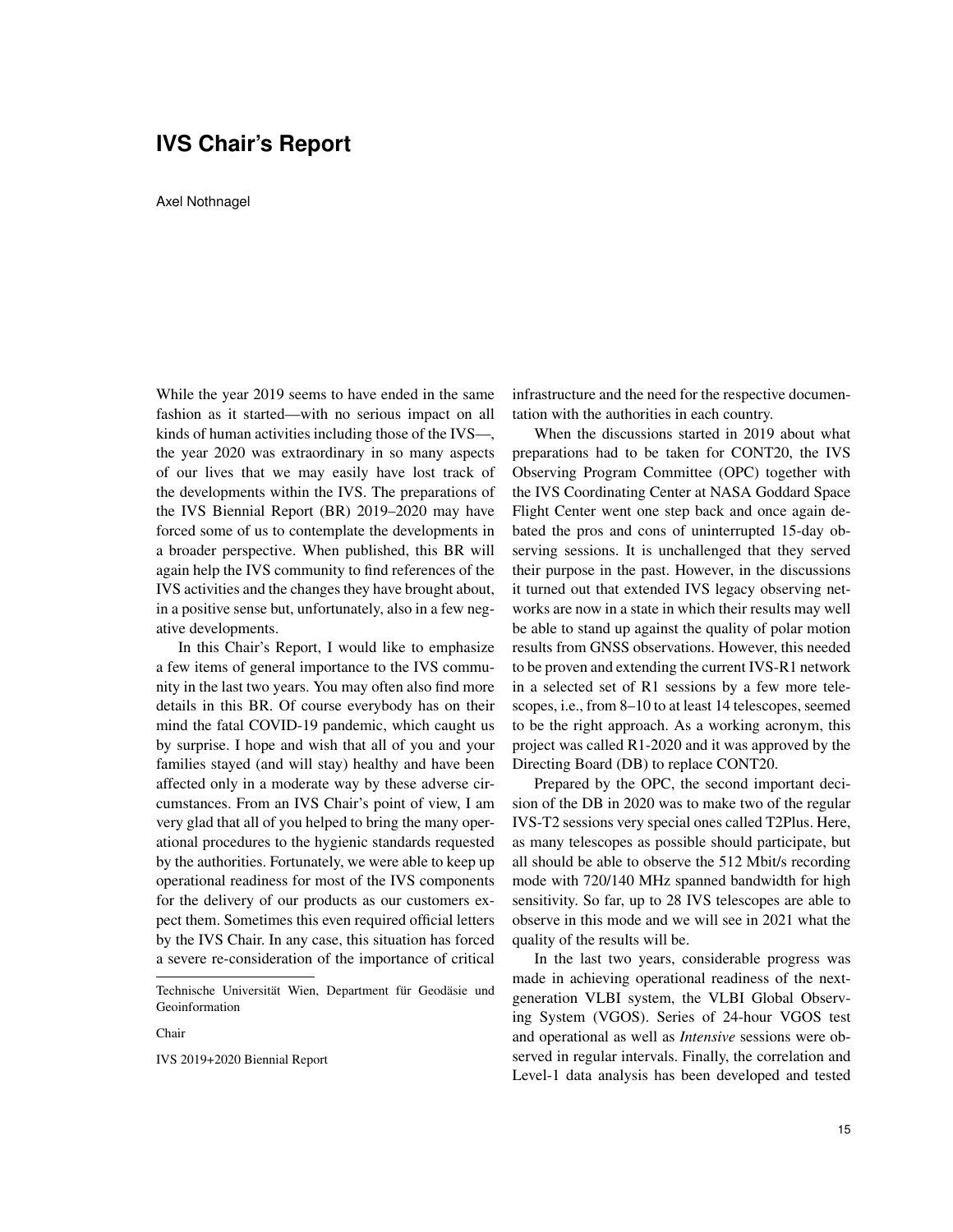by the Haystack Observatory colleagues to a stage where cookbook procedures could be disseminated to the other correlators. In parallel to this, the EU-VGOS cooperation has developed a competing polarization combination procedure and it will be interesting to see how the two approaches compare. By now, a network of 7–8 stations has matured enough to make the observations available on the IVS Data Centers and the analyses of these are in full swing.

The volume of correlation still needs to be ramped up for meeting the expected projection. The same applies to the capabilities of data transmission via the Internet which is needed for regular VGOS operations. However, I am convinced that the many individual activities of colleagues at their ends of the pipeline will lead to a success story in the end. At the same time we are very keen to see many other VGOS telescopes become operational, which are in the construction phase at the moment. Their contributions will make the VGOS network more robust and more sensitive to the geodetically interesting parameters.

In the domain of data analysis, the preparations for and the actual computations of the IVS input to the International Terrestrial Reference Frame 2020 (ITRF2020) has taken quite some energy for the IVS Analysis Centers (AC) and, in particular, for the IVS Analysis Coordinator. The heavy coordination work is necessary to guarantee consistent processing approaches of the ACs in terms of geophysical modeling and parameterization. With the computations of the ACs being almost finished at the time of writing, the last and equally important work now lies with the IVS Combination Center. Although the final submission of the combined IVS solution is still a few days ahead, I am sure that the IVS will have produced a data set which underpins the importance of the VLBI technique for the scale of the ITRF and for precise coordinates of many reference points on the Earth's surface as well as for precise positions of radio sources in the celestial reference frame. Let me thank all IVS associates for their invaluable contributions to these results. This is not only for the analysts but more so for the staff at the observatories and the correlators as well as for the many individuals working in the field of coordination and other background services.

Due to the COVID-19 pandemic, the reporting period has only seen first-class IVS-related meetings in 2019. In conjunction with the 24*th* Working Meeting of the EVGA, the 3*rd* VLBI Training School of the IVS Committee on Training and Education took place at Las Palmas de Gran Canaria, Spain, from March 14 to March 16, 2019. The purpose of this school, as of the previous two, was to help to prepare the next generation of researchers to understand VLBI systems and inspire them in their future careers. The event attracted some 50 participants from all over the world. In the same week, also the 20*th* IVS Analysis Workshop provided a good forum for extensive discussions. From May 5 to May 9, 2019, the 10*th* IVS Technical Operations Workshop took place at Haystack Observatory, Westford, MA, USA. The 8*th* International VLBI Technology Workshop from November 18 to November 20, 2019, was hosted by CSIRO Radiophysics Laboratory in Sydney, Australia.

And then the pandemic hit. Had we first hoped that the 11*th* IVS General Meeting could still take place at Annapolis MD, USA, from March 22 to March 28, 2020, we had to learn the hard way that a pandemic can really also stop worldwide travel. Eventually, the meeting had to be cancelled, and I am really sad for having missed this opportunity of a fruitful personal exchange. Even more sorry am I for the organizers from NVI, Inc., who went through a vast load of organizational issues to finally be stopped abruptly with the decision to cancel the meeting entirely without the option for postponement. And let's not forget all of the work for unwinding all of the arrangements made already. We are all very glad that the organizers found ways to get compensated for at least some of the financial burdens. "The GM which never happened" will keep its place in the annals of the IVS. The next IVS GM is planned for early 2022 in Helsinki, Finland.

Before COVID-19, the IVS Directing Board met in person two times: on March 21, 2019 in Las Palmas de Gran Canaria, Spain, and on September 30, 2019 in Bonn, Germany. All subsequent DB meetings had to take place remotely. The 42*nd* DB meeting was split into two parts, one on March 26, 2020 (ersatz #1) and a second on June 25, 2020 (ersatz #2); likewise, the 43*rd* meeting was held on September 25, 2020 (ersatz #1) and on December 17, 2020 (ersatz #2).

Even though we only met in front of computer screens, many issues were discussed and a number of important decisions were made. On June 25, 2020, the new IVS Network Coordinator (NC), Stuart Weston of the Institute for Radio Astronomy & Space Research (IRASR), Auckland University of Technology, New Zealand, attended his first board meeting after he